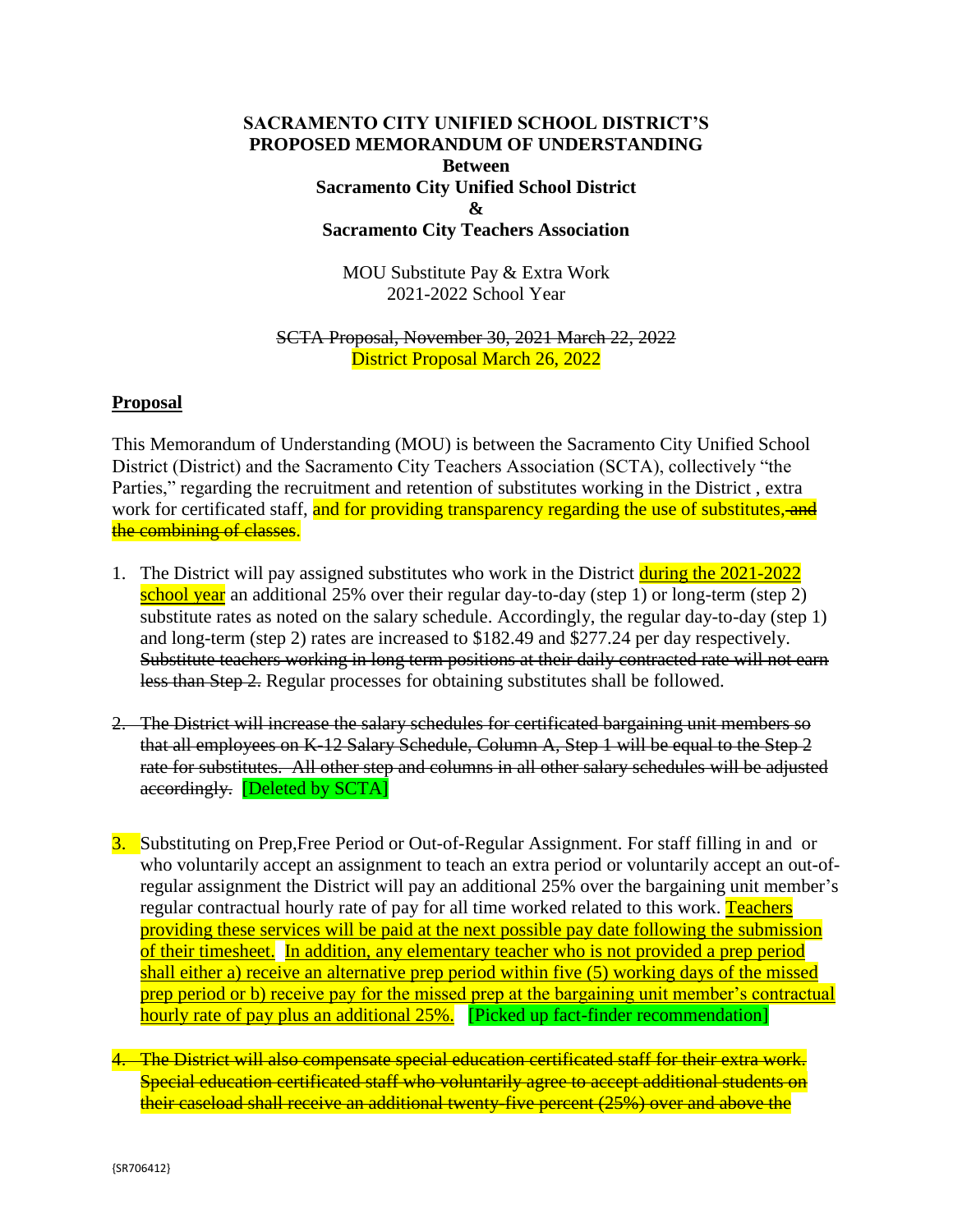higher rate set forth in Section 17.6.1 (k) of the collective bargaining agreement regarding caseload maximums.

- 5. In addition to 3 days of sick leave provided for Substitute teachers, the district will provide an additional 14 days of paid sick leave for any substitute teacher who tests positive, is experiencing COVID symptoms or is required to quarantine.
- 6. When calculating differential pay for bargaining unit members, the District shall use the 2020-21 substitute rates for all unit members. [Not part of fact finder recommendation]
- 7. The District will create fifty (50) full-time benefited substitute positions. Positions will be awarded according to the provisions of the collective bargaining agreement. Benefited substitutes will be employed for each instructional day of the school year, although their work site may vary based on staffing needs. [Deleted by SCTA]
- 8. The district will make all efforts to reach out to prior substitute teachers who were removed from the substitute list in the summer of 2021 and upon request, immediately reinstate them to the substitute list. [Not part of fact finder recommendation]
- 9. Teachers holding a substitute teaching credential may be assigned, when necessary, to serve in an assignment for up to 60 cumulative days for any one assignment until July 2022. The district will work with SCTA to support eligible and interested substitute teachers to acquire their Career Substitute Permit. [Picked up fact-finder recommendation]
- 10. No bargaining unit member shall be required to teach a combined class. Bargaining unit members who voluntarily agree to teach combined classes will be compensated for \$100 per hour for the time worked instructing the combined class, times the number of classes combined over and above the bargaining unit members current assignment. [Not part of fact finder recommendation]
- 11. The District will notify parents or guardians of affected students when unfilled teaching **vacancies are filled by substitute teachers.** [Not part of fact finder recommendation]
- 12. The District will notify parents or guardians of affected students when classes have been **combined.** [Not part of fact finder recommendation]
- 13. The is MOU above increased substitute rates will be applied retroactively to the first day of school in the year of 2021-2022. The remaining provisions of this MOU will be applied upon ratification and approval of this Agreement.